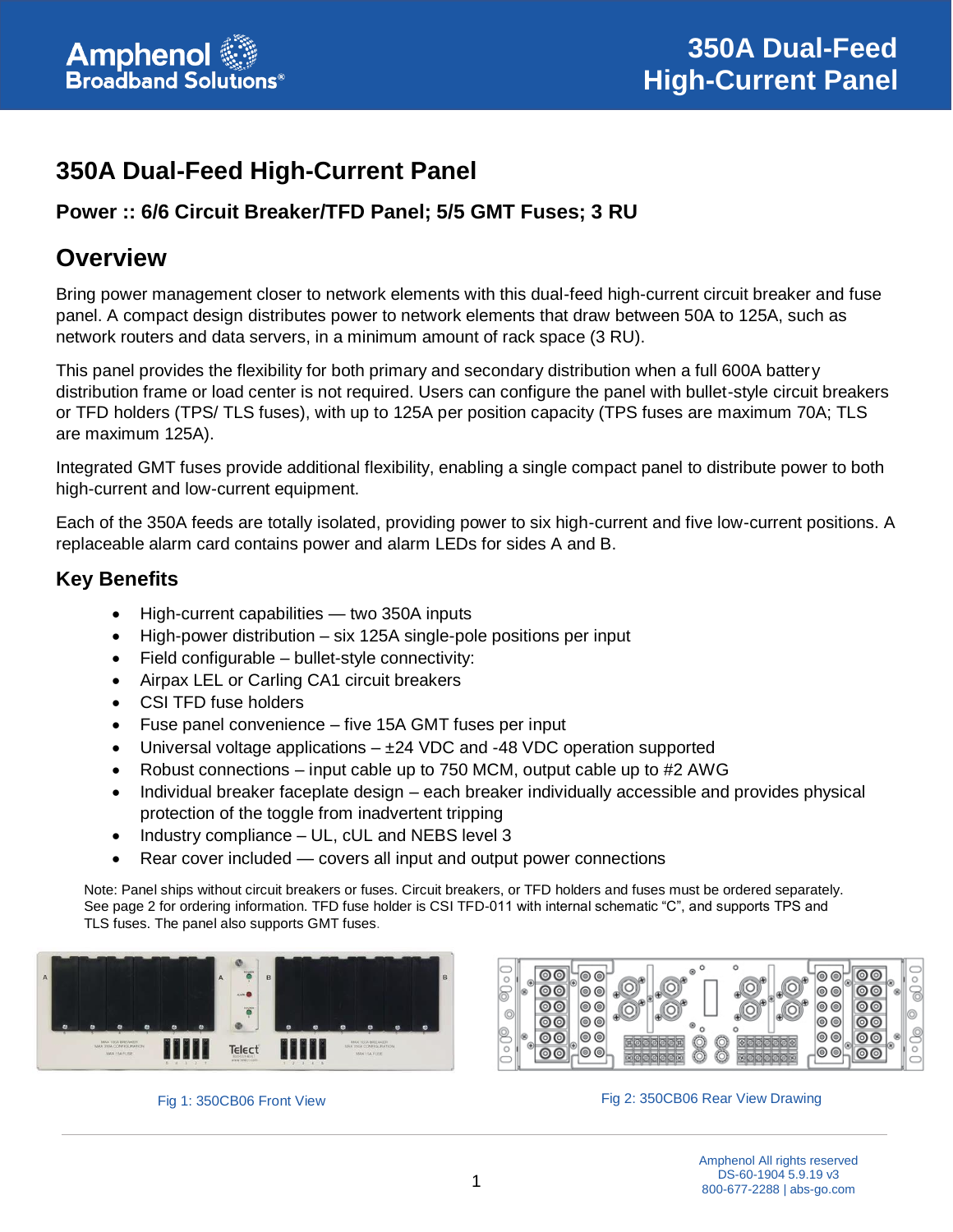

# **Applications**

- Network routers
- Data servers
- Other standard equipment supported by BDFBs
- Central offices, data centers, remotes and co-locates

# **Specifications**

| <b>Electrical</b>                |                                                              |
|----------------------------------|--------------------------------------------------------------|
| Voltage                          | Nominal: ±24V/-48 VDC                                        |
|                                  | Operating: -20 to -30 VDC; -40 to -60<br>VDC; +20 to +30 VDC |
| Input rating                     | 350A per bus, sides A & B isolated                           |
|                                  |                                                              |
| Max. input interrupt device      | 437A per feed                                                |
| Max. output protection           | 100A circuit breaker                                         |
| device                           | 125A TLS fuse                                                |
|                                  | 70A TPS fuse                                                 |
|                                  | 15A GMT fuse                                                 |
| Max. cont. output load<br>rating | 125A per position                                            |
| Power dissipation (full load)    | 35W per bus at 16.8kW per side                               |
|                                  | $(350A \times 48V)$                                          |
|                                  |                                                              |
| <b>Mechanical</b>                |                                                              |
| Dimensions                       | 17.25"W x 5"H x 8"D                                          |
|                                  | (438 mm x 127 mm x 203 mm)                                   |
| Weight, without breakers         | 20 lbs. (44 kg)                                              |
|                                  | 23 lbs. (51 kg) shipping weight                              |
| Material                         | Cold-rolled steel                                            |
| Finish                           | White, powder coat<br>19"/23", EIA/WECO                      |
| Mounting                         |                                                              |
| <b>Environmental</b>             |                                                              |
| Temperature                      | -5° to 55° C                                                 |
| Humidity                         | 0 to 90%, non-condensing                                     |
| <b>Connections</b>               |                                                              |
| Input terminals                  | 2-hole compression lug<br>0.375" stud size on 1" hole        |
|                                  | spacing, size up to 750 MCM                                  |
| Output terminals, high-          | 2-hole compression lug                                       |
| current                          | #10 stud size on 0.625" hole                                 |
|                                  | spacing, size up to 2 AWG                                    |
| Output terminals, GMT            | 6-32 panhead screws (max. lug width of 0.32"/8.1 mm)         |
|                                  | torque to $6.3$ in.-lb. $(0.7 N·m)$                          |
| Chassis ground                   | 2-hole compression lug                                       |
|                                  | 0.25" stud size on 0.625" hole                               |
|                                  | spacing, size up to 1 AWG                                    |